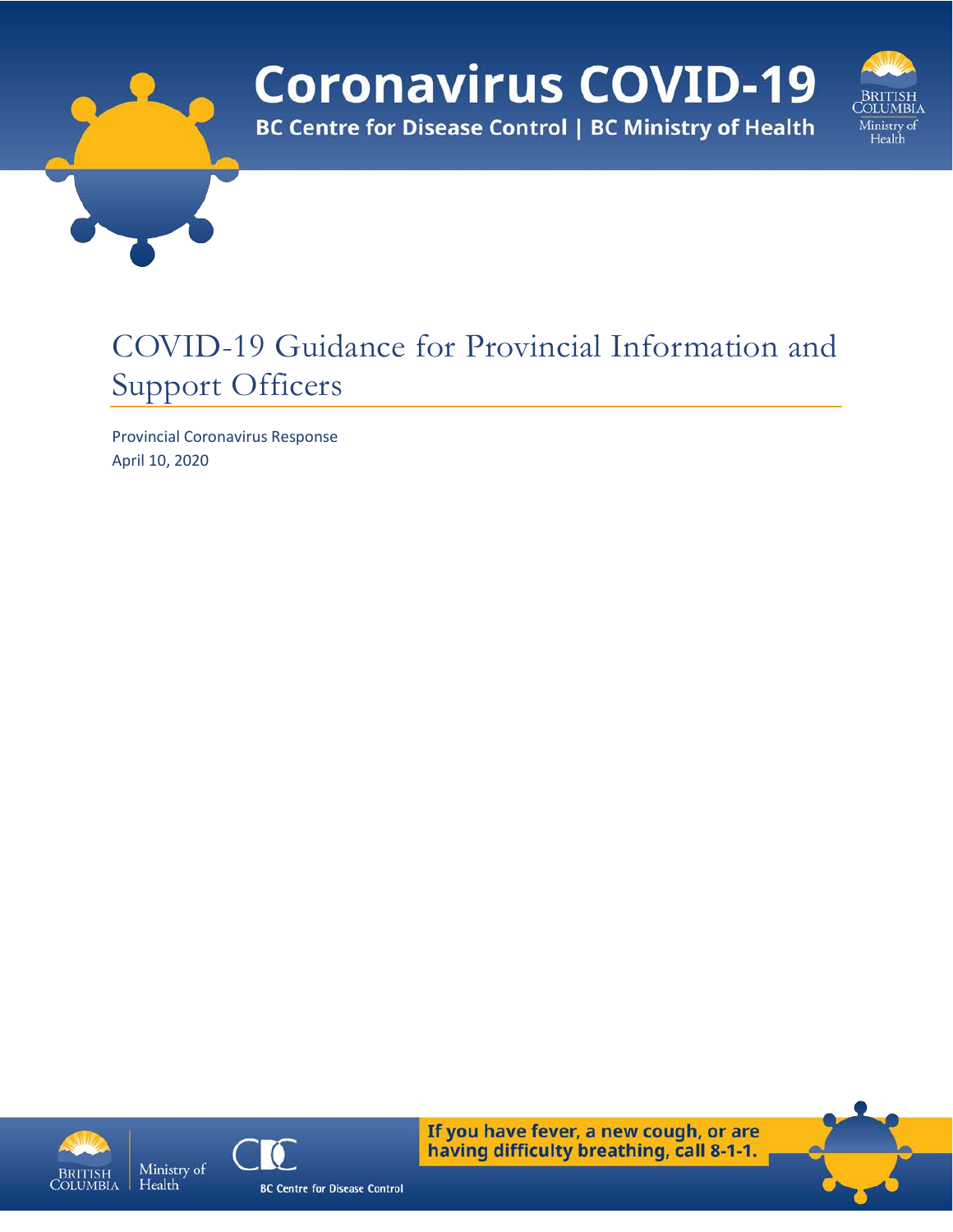### Contents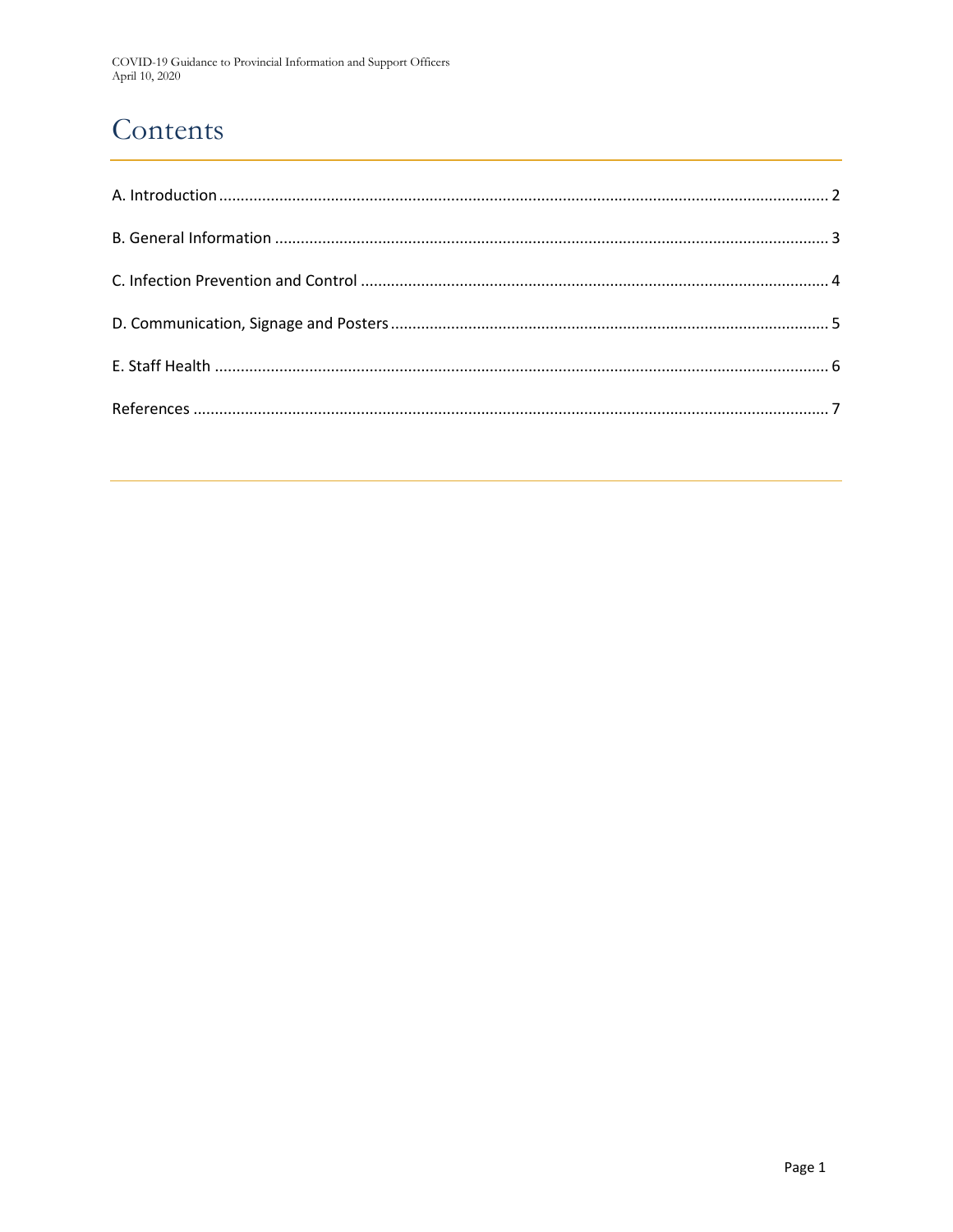# <span id="page-2-0"></span>A. Introduction

This document provides interim guidance for preventing the transmission of COVID-19 from travelers to provincial information and support officers working at international points of entry.

For up-to-date information on COVID-19, please refer to the BC Centre for Disease Control (BCCDC) website: [http://www.bccdc.ca/health-info/diseases-conditions/covid-19.](http://www.bccdc.ca/health-info/diseases-conditions/covid-19)

Orders, Notices and Guidance from the Government of Canada and BC's Provincial Health Officer:

On March 18, 2020, the Government of Canada instructed airlines to redirect international passenger flights to four Canadian airports:

- o Toronto Pearson International Airport;
- o Vancouver International Airport;
- o Montreal-Pierre Elliott Trudeau International Airport; and
- $\circ$  Calgary International Airport<sup>1</sup>.

As of March 19, 2020, air carriers with flights coming into Canada are required to do a basic health assessment of all air travelers before they board a flight. This includes the operator asking simple health questions and looking for visible signs of illness prior to boarding. In the event a traveler presents with COVID-19 symptoms, the air carrier is required to refuse to board the passenger for travel for a period of 14 days and a demonstration that the traveler is non-symptomatic, or until a medical certificate is presented that confirms the patient does not carry the virus<sup>1</sup>.

As of March 25, 2020, all travelers arriving in Canada must self-isolate (quarantine) and monitor for symptoms for 14 days under the *Quarantine Act.* Learn more about the Government of Canada's travel restrictions and exemptions here: [https://www.canada.ca/en/public-health/services/diseases/2019](https://www.canada.ca/en/public-health/services/diseases/2019-novel-coronavirus-infection/latest-travel-health-advice.html#f) [novel-coronavirus-infection/latest-travel-health-advice.html#f](https://www.canada.ca/en/public-health/services/diseases/2019-novel-coronavirus-infection/latest-travel-health-advice.html#f)

To limit the spread of COVID-19, the Provincial Health Officer has issued an Order that anyone who has travelled outside of Canada on or after March 12, 2020 must stay at home and self-isolate for 14 days. That Order was updated on April 10, 2020, and outlines conditions and provides specific direction for isolation, non-essential travel and travel for essential workers, including requirements for employers: [https://www2.gov.bc.ca/gov/content/health/about-bc-s-health-care-system/office-of-the-provincial](https://www2.gov.bc.ca/gov/content/health/about-bc-s-health-care-system/office-of-the-provincial-health-officer/current-health-topics/covid-19-novel-coronavirus)[health-officer/current-health-topics/covid-19-novel-coronavirus](https://www2.gov.bc.ca/gov/content/health/about-bc-s-health-care-system/office-of-the-provincial-health-officer/current-health-topics/covid-19-novel-coronavirus)

International travelers (including from the United States) coming to B.C. are required to provide a selfisolation plan before or upon arrival to B.C., regardless of their point of entry to Canada: [https://www2.gov.bc.ca/gov/content/safety/emergency-preparedness-response-recovery/covid-19](https://www2.gov.bc.ca/gov/content/safety/emergency-preparedness-response-recovery/covid-19-provincial-support/self-isolation-on-return) [provincial-support/self-isolation-on-return](https://www2.gov.bc.ca/gov/content/safety/emergency-preparedness-response-recovery/covid-19-provincial-support/self-isolation-on-return)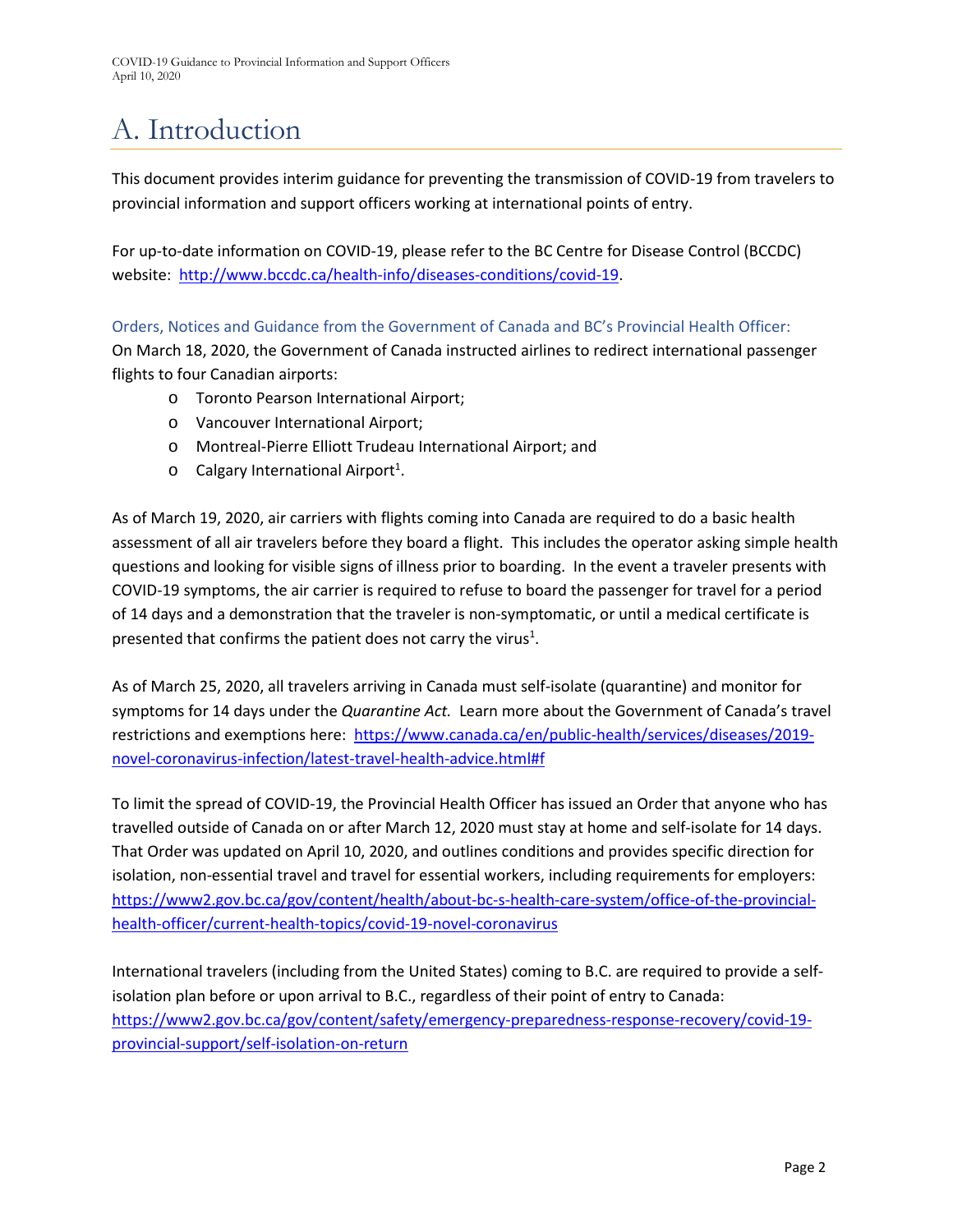Guidance has also been created for essential workers returning to B.C., to provide information on how the federal and provincial Orders apply to them. To read the guidance, visit: [www.gov.bc.ca/phoguidance](http://www.gov.bc.ca/phoguidance)

As of April 10, 2020, provincial information and support officers will be on hand at Vancouver International Airport and major land border crossings to make sure self-isolation plans are complete and to assist those who need it.

# <span id="page-3-0"></span>B. General Information

#### How is COVID-19 spread?

- COVID-19 is spread through large liquid droplets when a person infected with COVID-19 coughs or sneezes. The virus in these droplets can enter through the eyes, nose or mouth of another person if they are in close contact with the person who coughed or sneezed.
- COVID-19 is not transmitted through particles in the air and is not something that can enter the body through the skin.

### What are the symptoms of COVID-19?

The symptoms of COVID-19 are similar to other respiratory illnesses, including the flu and the common cold. These symptoms include coughing, sneezing, fever, sore throat and difficulty breathing.

- People infected with COVID-19 may experience little or no symptoms, with illness ranging from mild to severe.
- Some people are more vulnerable to developing severe illness or complications from COVID-19, including older people and those with chronic health conditions.

#### Who needs to self-isolate?

- All travellers arriving in Canada (see Orders, Notices and Guidance section of this document).
- People who are contacts of a confirmed COVID-19 case, meaning they have been or could have been exposed to the virus, but do not have symptoms.
- Self-isolation means staying home and avoiding situations where you could come in contact with others. You may have been exposed to the virus and are at risk for developing COVID-19 and passing it on to others.
- You may NOT self-isolate in a place where you will be in contact with vulnerable people, such as seniors and individuals with underlying health conditions.

#### For more information about COVID-19 self-isolation, please see:

- <http://www.bccdc.ca/health-info/diseases-conditions/covid-19/self-isolation>
- [http://www.bccdc.ca/Health-Info-Site/Documents/Self-isolation\\_dos\\_donts.pdf](http://www.bccdc.ca/Health-Info-Site/Documents/Self-isolation_dos_donts.pdf)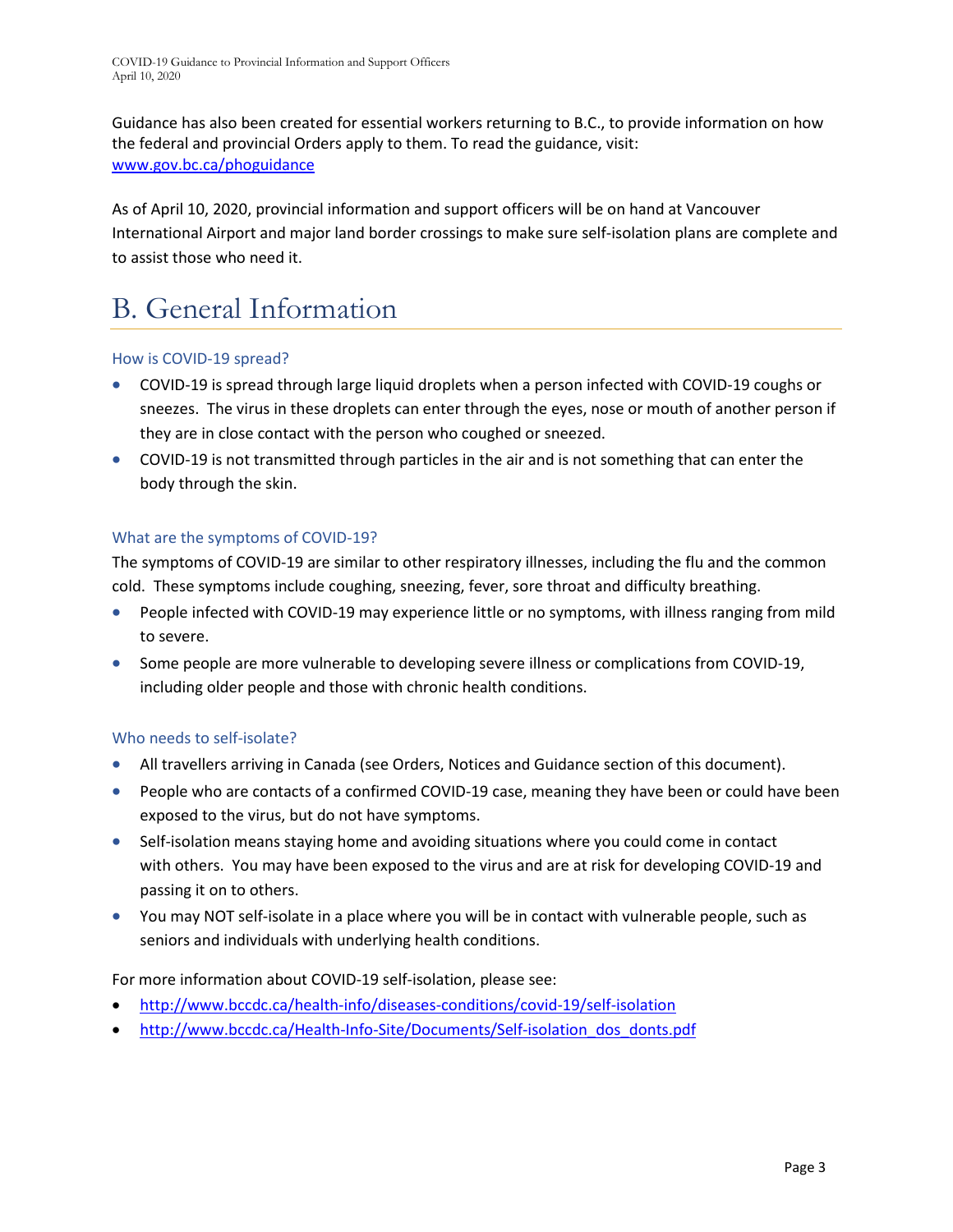COVID-19 Guidance to Provincial Information and Support Officers April 10, 2020

#### General Precautions

- Stay at home if you are sick to avoid spreading illness to others.
- Practice diligent hand hygiene at all times.
	- o Wash your hands regularly with plain soap and water for at least 20 seconds or use alcoholbased hand sanitizer with at least 60% alcohol content.
	- o Antibacterial soap is NOT required for COVID-19.
- Practice cough etiquette. Cough into your elbow or cover your mouth and nose with a disposable tissue when you sneeze. Immediately dispose of all used tissues in an appropriate waste bin and wash your hands right away.
- Maintain a physical distance of two metres from others at all times: [http://www.bccdc.ca/health](http://www.bccdc.ca/health-info/diseases-conditions/covid-19/prevention-risks/physical-distancing)[info/diseases-conditions/covid-19/prevention-risks/physical-distancing](http://www.bccdc.ca/health-info/diseases-conditions/covid-19/prevention-risks/physical-distancing)
- Do not touch your eyes, nose or mouth with unwashed hands.
- Do not share food, drinks, utensils, cigarettes, vaping devices, joints or bongs.
- Post signs to encourage hand hygiene among all staff and travellers: [http://www.bccdc.ca/health](http://www.bccdc.ca/health-professionals/clinical-resources/covid-19-care/signage-posters)[professionals/clinical-resources/covid-19-care/signage-posters](http://www.bccdc.ca/health-professionals/clinical-resources/covid-19-care/signage-posters)
- Put up signage promoting physical distancing: [http://www.bccdc.ca/Health-Professionals-](http://www.bccdc.ca/Health-Professionals-Site/Documents/COVID19_PhysicalDistancingPoster.pdf)[Site/Documents/COVID19\\_PhysicalDistancingPoster.pdf](http://www.bccdc.ca/Health-Professionals-Site/Documents/COVID19_PhysicalDistancingPoster.pdf)
- Encourage staff to avoid touching personal items of travellers, such as luggage and carry-on.

### <span id="page-4-0"></span>C. Infection Prevention and Control

COVID-19 risks for border staff, provincial information and support officers and other workers at international points of entry are considered low.

- Health checks are in place at all outbound airports, land, rail and marine ports to screen passengers prior to boarding $2,3$ .
- Passengers showing signs of COVID-19 will be denied boarding on all domestic and international outbound flights.
- Airplane passengers are required to notify the cabin crew if symptoms develop during the flight<sup>4</sup>.
- When crossing the border, Customs Border Services Agency (CBSA) officers conduct an initial screening of travellers. Anyone experiencing flu-like symptoms is referred by CBSA officers to a Public Health Agency of Canada (PHAC) staff member for further evaluation<sup>5</sup>.

#### Personal Protection

- Given the low risk, border protection officers, provincial information and support officers and other workers at international ports of entry do not need special precautions, beyond those already used to protect these workers from the hazards they encounter during their normal course of business.
- Provincial information and support officers should not enter a room where a traveler with suspected COVID-19 has been isolated.
- Provincial information and support officers should not be in close proximity to a potentially infected traveller for a prolonged period of time.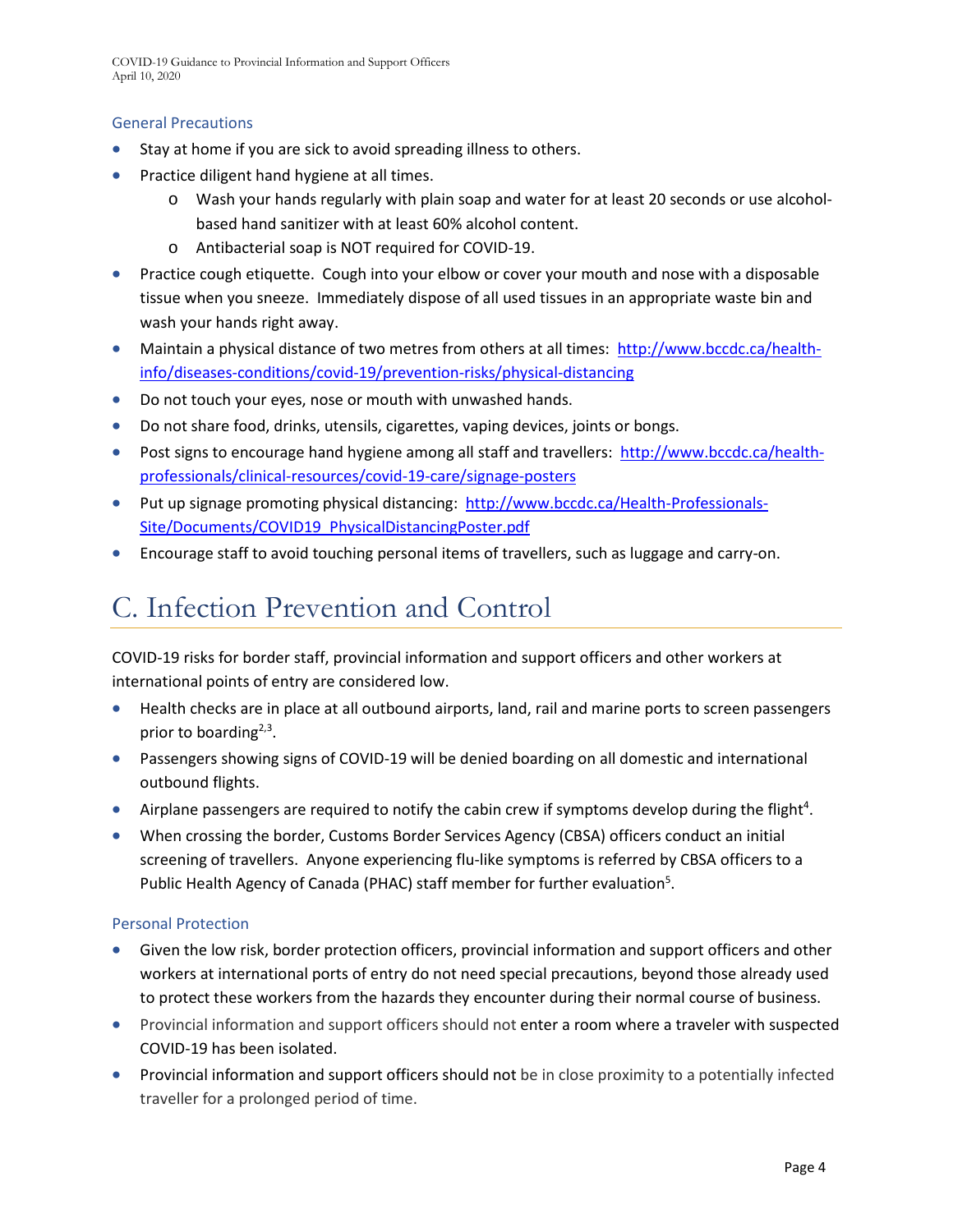- Provincial information and support officers are not responsible for providing surgical masks or hand sanitizer to travellers.
- Provincial information and support officer protection strategy for COVID-19:
	- o Frequent and diligent handwashing with plain soap and warm water or hand sanitizer with at least 60% alcohol content.
	- o Physical distancing should be practised wherever possible. Plexiglass partitions and spacing markers on the floor (2 meters apart) would strongly support physical distancing in these settings.
	- o Travellers and provincial information and support officers should be encouraged to practice cough etiquette at all times. This includes coughing into one's elbow or sneezing into a tissue that is immediately discarded in an appropriate waste bin, followed by hand washing. Tissues and waste bins should be made available to support this activity.
	- o Provincial information and support officers should be instructed not to touch their eyes, nose or mouth with unwashed hands.
	- o There is currently no evidence that COVID-19 can be passed on to others by touching or handling paper.
	- o Those who handle paper must wash their hands frequently with soap and water or hand sanitizer. This includes washing hands before any breaks, at the end of a shift, and before preparing food.
	- o Provincial information and support officers should clean and disinfect their workstations at least two times each day.
	- o Provincial information and support officers should be instructed not to share food, drinks, utensils, cigarettes, vaping devices, joints or bongs.
	- o Signage should be put up to promote hand washing, physical distancing and coughing etiquette.

### <span id="page-5-0"></span>D. Communication, Signage and Posters

Signage and posters can be useful as a guide for guests and staff regarding infection prevention and control measures in your facility.

- Information and posters for **handwashing** are located on the BCCDC website: <http://www.bccdc.ca/health-info/diseases-conditions/covid-19/prevention-risks/hand-washing>
- Information and posters for **respiratory/cough etiquette** are located here: <http://www.bccdc.ca/health-info/diseases-conditions/covid-19/prevention-risks/hand-washing>
- <span id="page-5-1"></span>• Information and posters for **self-isolation and self-monitoring**: [http://www.bccdc.ca/health](http://www.bccdc.ca/health-info/diseases-conditions/covid-19/self-isolation)[info/diseases-conditions/covid-19/self-isolation](http://www.bccdc.ca/health-info/diseases-conditions/covid-19/self-isolation)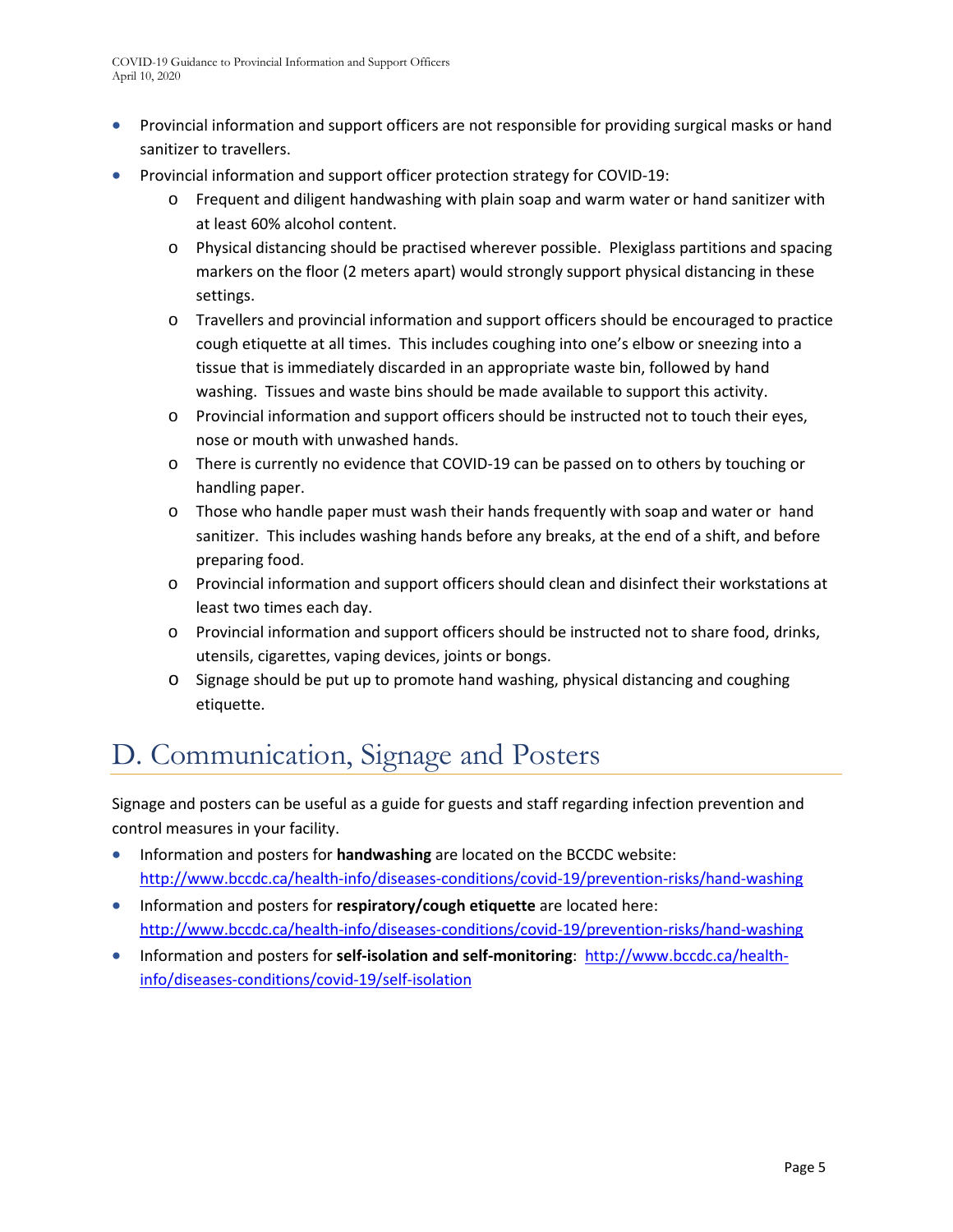# E. Staff Health

Provide information to staff on the following topics relating to COVID-19:

- Advise staff to report respiratory illness to their employer and do not return to work for at least 10 days following the onset of cough, fever, fatigue, sore throat, runny nose, difficulty breathing and/or shortness of breath.
- Advise staff to use the COVID-19 self-assessment tool at **[BC COVID-19 Self-Assessment Tool](https://covid19.thrive.health/)** to help determine if further assessment or testing for COVID-19 is needed; contact 8-1-1 if further health advice is required; and 9-1-1 if it is an emergency.
- If an employee reports they are suspected or confirmed to have COVID-19 and have been at the workplace, clean and disinfect all areas where that person has worked.